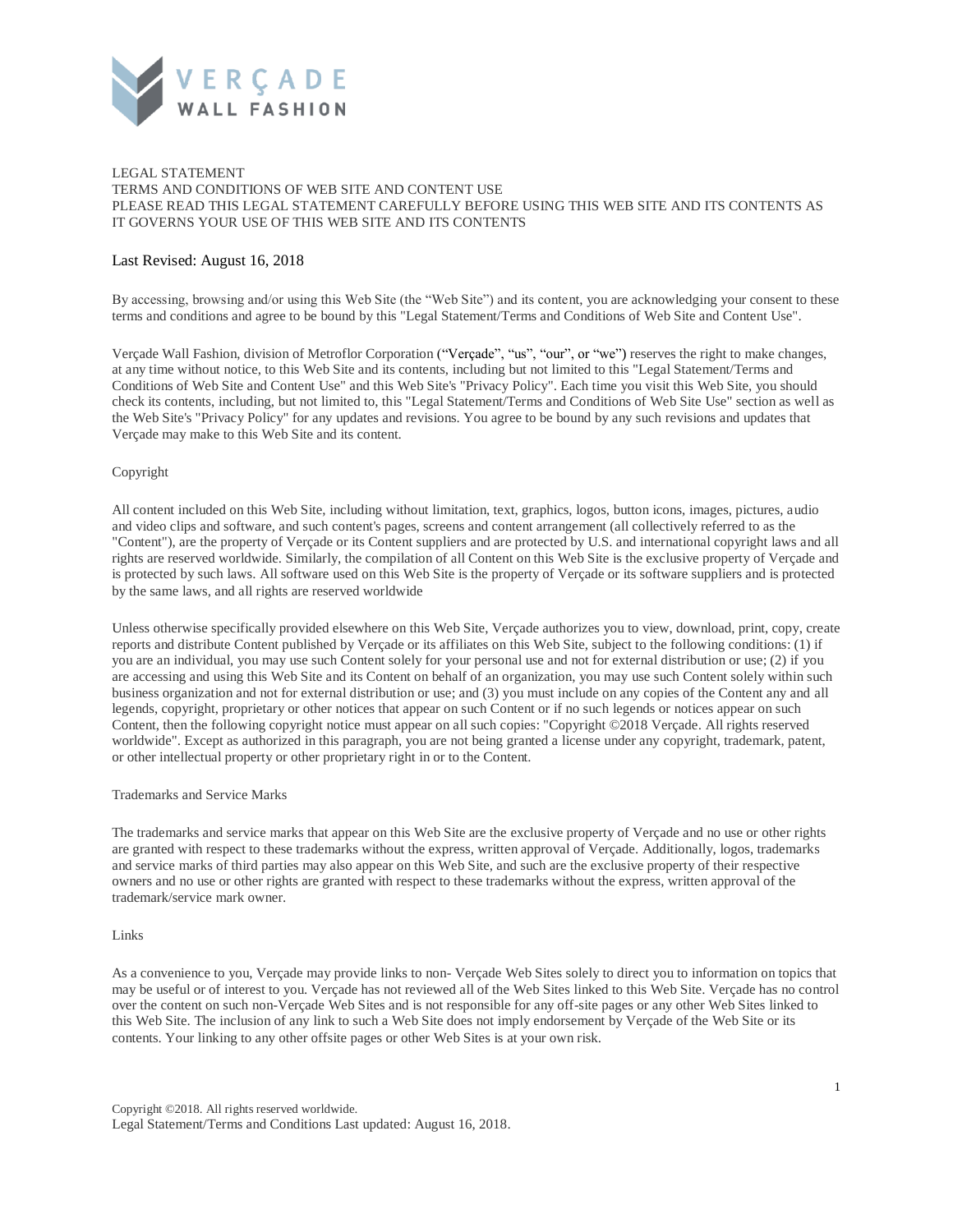

You further acknowledge and agree that Verçade shall not be responsible or liable, directly or indirectly, for any damage or loss caused or alleged to be caused by or in connection with use of or reliance on any such content, goods or services available on or through any such off-site pages or services. We strongly advise you to read the terms and conditions and privacy policies of any third-party web sites or services that you visit.

## Disclaimers

THIS WEB SITE AND THE CONTENT ON THIS WEB SITE ARE PROVIDED BY VERÇADE ON AN "AS IS, AS AVAILABLE" BASIS. VERÇADE MAKES NO REPRESENTATIONS, WARRANTIES OR CONDITIONS OF ANY KIND, EXPRESS OR IMPLIED, AS TO THE OPERATION OF THIS WEB SITE AND/OR THE CONTENT INCLUDED ON THIS WEB SITE. TO THE FULLEST EXTENT PERMISSIBLE BY APPLICABLE LAW, VERÇADE DISCLAIMS ALL WARRANTIES OR CONDITIONS OF MERCHANTABILITY, FITNESS FOR ORDINARY AND/OR PARTICULAR PURPOSES, TITLE, NON-INFRINGEMENT, PERFORMANCE, FUNCTION OR DOCUMENTATION OF THE CONTENT. THIS WEB SITE AND THE CONTENT ARE PROVIDED WITH ALL FAULTS, AND THE ENTIRE RISK AS TO SATISFACTORY QUALITY, PERFORMANCE, ACCURACY AND EFFORT IS WITH YOU. IN ADDITION, VERÇADE DOES NOT REPRESENT OR WARRANT THAT ACCESS TO THIS WEB SITE AND THE CONTENT ACCESSIBLE VIA THIS WEB SITE ARE UNINTERRUPTED, ACCURATE, COMPLETE, CURRENT OR ERROR-FREE.

### LEGAL STATEMENT

TERMS AND CONDITIONS OF WEB SITE AND CONTENT USE

PLEASE READ THIS LEGAL STATEMENT CAREFULLY BEFORE USING THIS WEB SITE AND ITS CONTENTS AS IT GOVERNS YOUR USE OF THIS WEB SITE AND ITS CONTENTS

#### Disclaimers (Continued)

FURTHERMORE, VERÇADE DOES NOT REPRESENT OR WARRANT THAT THIS WEB SITE, THE CONTENT ON THIS WEB SITE AND/OR ITS FILES WILL BE SECURE AND/OR COMPATIBLE WITH YOUR BROWSER OR OTHER WEB SITE-ACCESSING PROGRAMS. VERÇADE WILL NOT BE LIABLE FOR ANY DAMAGES OF ANY KIND ARISING FROM YOUR ACCESS TO AND/OR USE OF THIS WEB SITE AND THE CONTENT, INCLUDING BUT NOT LIMITED TO DIRECT, INDIRECT, INCIDENTAL, SPECIAL, PUNITIVE AND CONSEQUENTIAL DAMAGES.

## Prohibited Activities

Web Site users are strictly prohibited from using this Web Site and the Content for fraudulent or illegal purposes or for posting or transmitting to or from this Web Site any unlawful, threatening, libelous, defamatory, inflammatory, pornographic or profane communications and/or materials or any communications and/or materials that could give rise to civil or criminal liability under law. You agree not to take any action that tampers or interferes with this Web Site and the Content on this Web Site.

Notice and Procedure for Making Claims of Copyright or Intellectual Property Infringement

Verçade respects the intellectual property of others, and we ask our users to do the same. If you believe that your work has been copied in a way that constitutes copyright infringement, or your intellectual property rights have been otherwise violated, please provide Verçade with the following information:

- 1. an electronic or physical signature of the person authorized to act on behalf of the owner of the copyright or other intellectual property interest;
- 2. a description of the copyrighted work or other intellectual property that you claim has been infringed;
- 3. a description of where the material that you claim is infringing is located on the site;
- 4. your address, telephone number, and email address;
- 5. a statement by you that you have a good faith belief that the disputed use is not authorized by the copyright owner, its agent, or the law;

Copyright ©2018. All rights reserved worldwide. Legal Statement/Terms and Conditions Last updated: August 16, 2018.